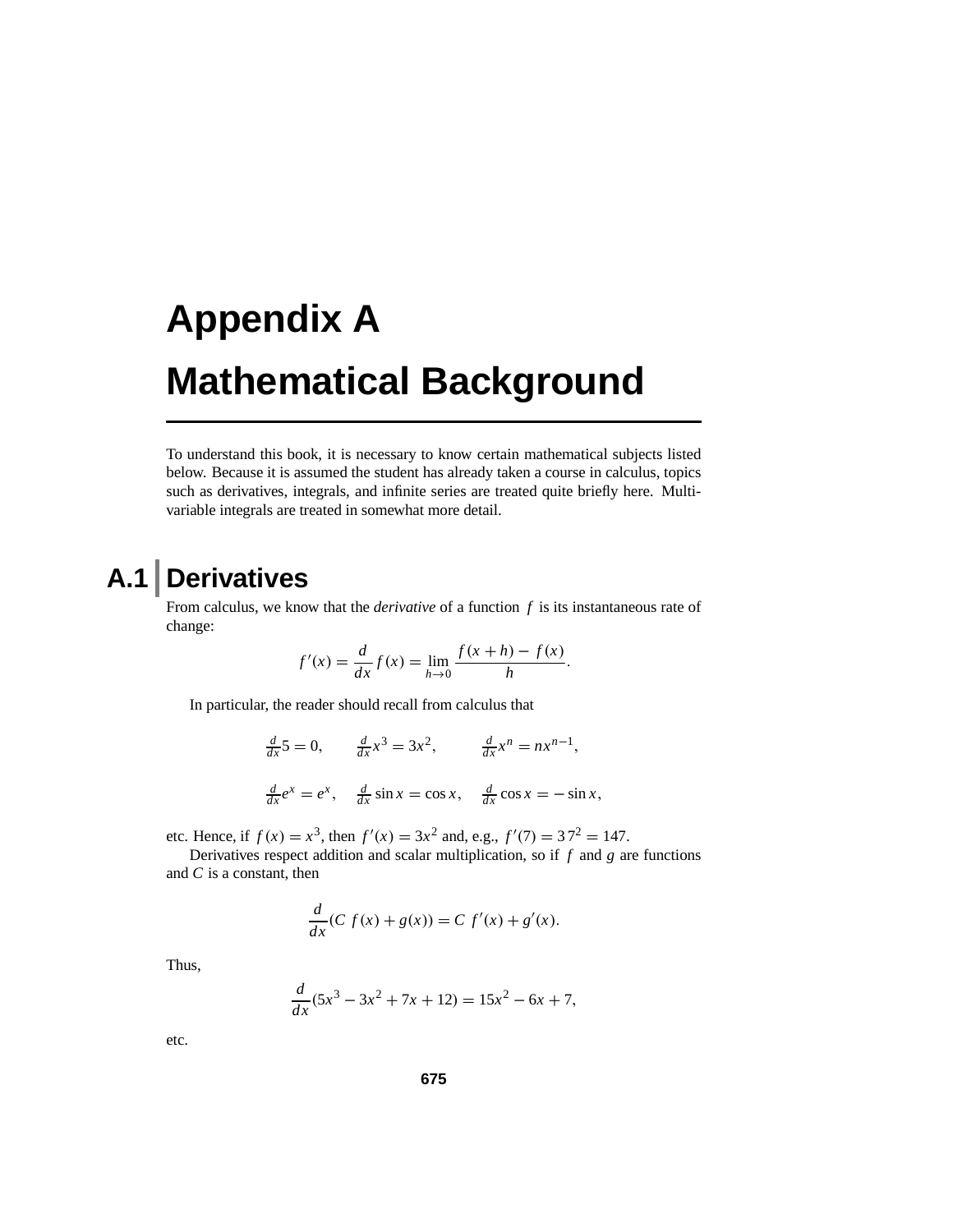Finally, derivatives satisfy a *chain rule*; if a function can be written as a *composition* of two other functions, as in  $f(x) = g(h(x))$ , then  $f'(x) = g'(h(x))h'(x)$ . Thus,

$$
\frac{d}{dx}e^{5x} = 5e^{5x},
$$
  
\n
$$
\frac{d}{dx}\sin(x^2) = 2x\cos(x^2),
$$
  
\n
$$
\frac{d}{dx}(x^2 + x^3)^5 = 5(x^2 + x^3)^4(2x + 3x^2),
$$

etc.

Higher-order derivatives are defined by

$$
f''(x) = \frac{d}{dx} f'(x), \ f'''(x) = \frac{d}{dx} f''(x),
$$

etc. In general, the *r*th-order derivative  $f^{(r)}(x)$  can be defined inductively by  $f^{(0)}(x) =$  $f(x)$  and

$$
f^{(r)}(x) = \frac{d}{dx} f^{(r-1)}(x)
$$

for  $r \ge 1$ . Thus, if  $f(x) = x^4$ , then  $f'(x) = 4x^3$ ,  $f''(x) = f^{(2)}(x) = 12x^2$ ,  $f^{(3)}(x) =$  $24x, f<sup>(4)</sup>(x) = 24$ , etc.

Derivatives are used often in this text.

# **A.2 Integrals**

If *f* is a function, and  $a < b$  are constants, then the *integral* of *f* over the interval [*a*, *b*], written

$$
\int_a^b f(x) \, dx,
$$

represents adding up the values  $f(x)$ , multiplied by the widths of small intervals around *x*. That is,  $\int_{a}^{b} f(x) dx \approx \sum_{i=1}^{d} f(x_i)(x_i - x_{i-1})$ , where  $a = x_0 < x_1 < ... < x_d = b$ , and where  $\overline{x_i} - \overline{x_{i-1}}$  is small.

More formally, we can set  $x_i = a + (i/d)(b - a)$  and let  $d \rightarrow \infty$ , to get a formal definition of integral as

$$
\int_{a}^{b} f(x) dx = \lim_{d \to \infty} \sum_{i=1}^{d} f(a + (i/d)(b - a)) (1/d).
$$

To compute  $\int_a^b f(x) dx$  in this manner each time would be tedious. Fortunately, the *fundamental theorem of calculus* provides a much easier way to compute integrals. It says that if  $F(x)$  is any function with  $F'(x) = f(x)$ , then  $\int_a^b f(x) dx = F(b) - F(a)$ . Hence, " *b*

$$
\int_{a}^{b} 3x^{2} dx = b^{3} - a^{3},
$$
  
\n
$$
\int_{a}^{b} x^{2} dx = \frac{1}{3} (b^{3} - a^{3}),
$$
  
\n
$$
\int_{a}^{b} x^{n} dx = \frac{1}{n+1} (b^{n+1} - a^{n+1}),
$$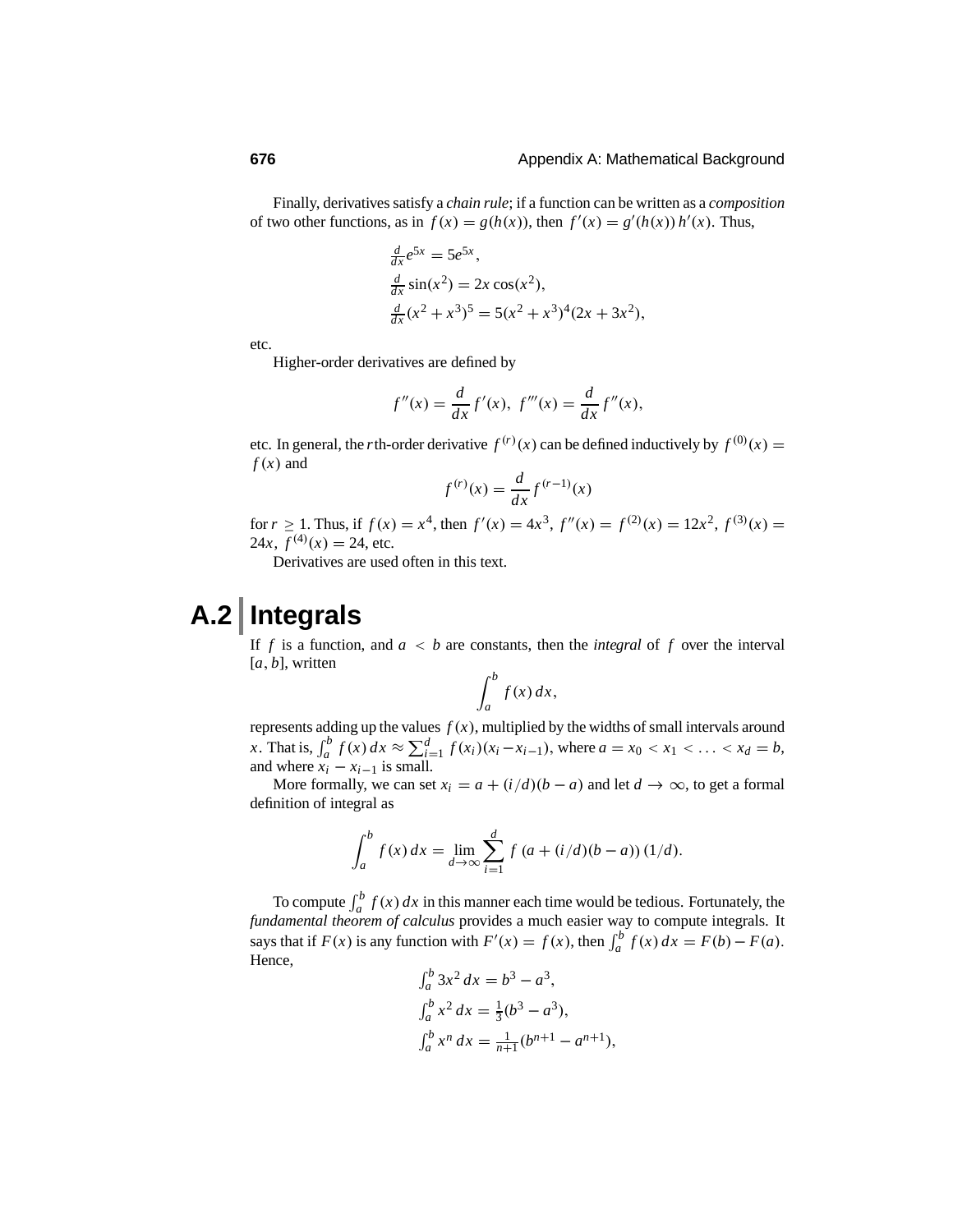and

$$
\int_a^b \cos x \, dx = \sin b - \sin a,
$$
  
\n
$$
\int_a^b \sin x \, dx = -(\cos b - \cos a),
$$
  
\n
$$
\int_a^b e^{5x} \, dx = \frac{1}{5} (e^{5b} - e^{5a}).
$$

## **A.3 Infinite Series**

If  $a_1, a_2, a_3, \ldots$  is an infinite sequence of numbers, we can consider the infinite sum (or *series*)

$$
\sum_{i=1}^{\infty} a_i = a_1 + a_2 + a_3 + \cdots
$$

Formally,  $\sum_{i=1}^{\infty} a_i = \lim_{N \to \infty} \sum_{i=1}^{N} a_i$ . This sum may be finite or infinite.<br>For example, clearly  $\sum_{i=1}^{\infty} 1 = 1 + 1 + 1 + 1 + \cdots = \infty$ . On the other hand,

$$
\frac{1}{2} + \frac{1}{4} + \frac{1}{8} + \frac{1}{16} + \dots + \frac{1}{2^n} = \frac{2^n - 1}{2^n},
$$

we see that

because

$$
\frac{1}{2} + \frac{1}{4} + \frac{1}{8} + \frac{1}{16} + \dots = \sum_{i=1}^{\infty} \frac{1}{2^i} = \lim_{N \to \infty} \sum_{i=1}^N \frac{1}{2^i} = \lim_{N \to \infty} \frac{2^N - 1}{2^N} = 1.
$$

More generally, we compute that

$$
\sum_{i=1}^{\infty} a^i = \frac{a}{1-a}
$$

whenever  $|a| < 1$ .

One particularly important kind of infinite series is a *Taylor series*. If *f* is a function, then its Taylor series is given by

$$
f(0) + xf'(0) + \frac{1}{2!}x^2 f''(0) + \frac{1}{3!}x^3 f^{(3)}(0) + \dots = \sum_{i=0}^{\infty} \frac{1}{i!} x^i f^{(i)}(0).
$$

(Here  $i! = i(i - 1)(i - 2) \cdots (2)(1)$  stands for *i factorial*, with  $0! = 1! = 1, 2! = 2$ ,  $3! = 6, 4! = 24$ , etc.) Usually,  $f(x)$  will be exactly equal to its Taylor series expansion, thus,

$$
\sin x = x - x^3/3 + x^5/5 - x^7/7 + \cdots,
$$
  
\n
$$
\cos x = 1 - x^2/2 + x^4/4 - x^5/5 + \cdots,
$$
  
\n
$$
e^x = 1 + x + x^2/2! + x^3/3! + x^4/4! + \cdots,
$$
  
\n
$$
e^{5x} = 1 + 5x + (5x)^2/2! + (5x)^3/3! + (5x)^4/4! + \cdots,
$$

etc. If  $f(x)$  is a polynomial (e.g.,  $f(x) = x^3 - 3x^2 + 2x - 6$ ), then the Taylor series of  $f(x)$  is precisely the same function as  $f(x)$  itself.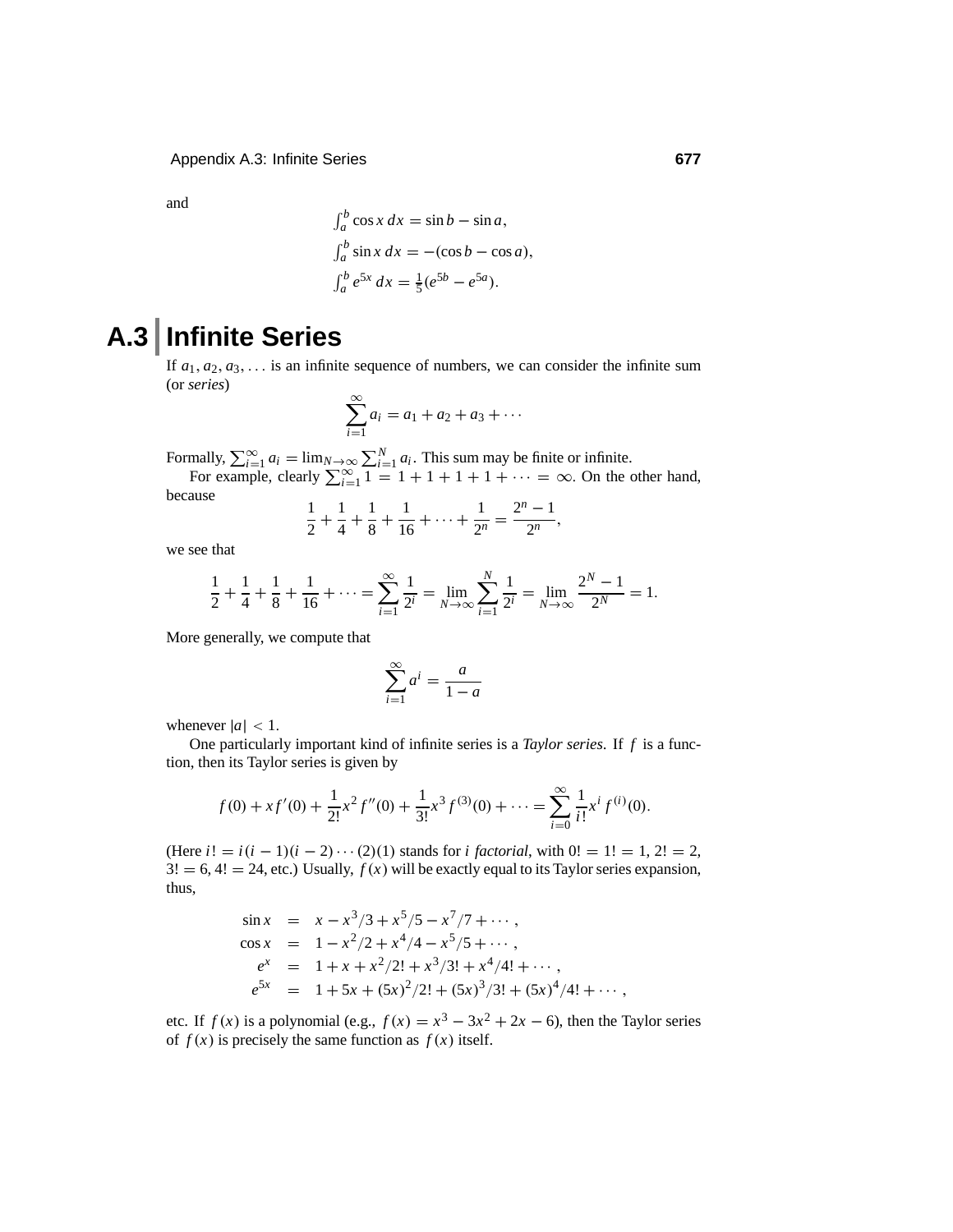### **A.4 Matrix Multiplication**

<sup>A</sup> *matrix* is any *<sup>r</sup>* <sup>×</sup> *<sup>s</sup>* collection of numbers, e.g.,

$$
A = \begin{pmatrix} 8 & 6 \\ 5 & 2 \end{pmatrix}, \quad B = \begin{pmatrix} 3 & 6 & 2 \\ -7 & 6 & 0 \end{pmatrix}, \quad C = \begin{pmatrix} 2 & -1 \\ 3/5 & 2/5 \\ -0.6 & -17.9 \end{pmatrix},
$$

etc.

Matrices can be *multiplied*, as follows. If *A* is an  $r \times s$  matrix, and *B* is an  $s \times u$  matrix, then the product *AB* is an  $r \times u$  matrix whose *i*, *j* entry is given by  $\sum_{k=1}^{s} A_{ik} B_{kj}$ , a sum of products. For example, with *A* and *B* as above, if  $M = AB$ , then

$$
M = \begin{pmatrix} 8 & 6 \\ 5 & 2 \end{pmatrix} \begin{pmatrix} 3 & 6 & 2 \\ -7 & 6 & 0 \end{pmatrix}
$$
  
=  $\begin{pmatrix} 8(3) + 6(-7) & 8(6) + 6(6) & 8(2) + 6(0) \\ 5(3) + 2(-7) & 5(6) + 2(6) & 5(2) + 2(0) \end{pmatrix} = \begin{pmatrix} -18 & 84 & 16 \\ 1 & 42 & 10 \end{pmatrix}$ ,

as, for example, the  $(2, 1)$  entry of *M* equals  $5(3) + 2(-7) = 1$ .

Matrix multiplication turns out to be surprisingly useful, and it is used in various places in this book.

#### **A.5 Partial Derivatives**

Suppose *f* is a function of *two* variables, as in  $f(x, y) = 3x^2y^3$ . Then we can take a *partial derivative* of *f* with respect to *x*, writing

$$
\frac{\partial}{\partial x}f(x, y),
$$

by varying *x* while keeping *y* fixed. That is,

$$
\frac{\partial}{\partial x} f(x, y) = \lim_{h \to 0} \frac{f(x+h, y) - f(x, y)}{h}.
$$

This can be computed simply by regarding *y* as a constant value. For the example above,

$$
\frac{\partial}{\partial x}(3x^2y^3) = 6xy^3.
$$

Similarly, by regarding *x* as constant and varying *y*, we see that

$$
\frac{\partial}{\partial y}(3x^2y^3) = 9x^2y^2.
$$

Other examples include

$$
\frac{\partial}{\partial x}(18e^{xy} + x^6y^8 - \sin(y^3)) = 18ye^{xy} + 6x^5y^8, \n\frac{\partial}{\partial y}(18e^{xy} + x^6y^8 - \sin(y^3)) = 18xe^{xy} + 8x^6y^7 - 3y^2\sin(y^3),
$$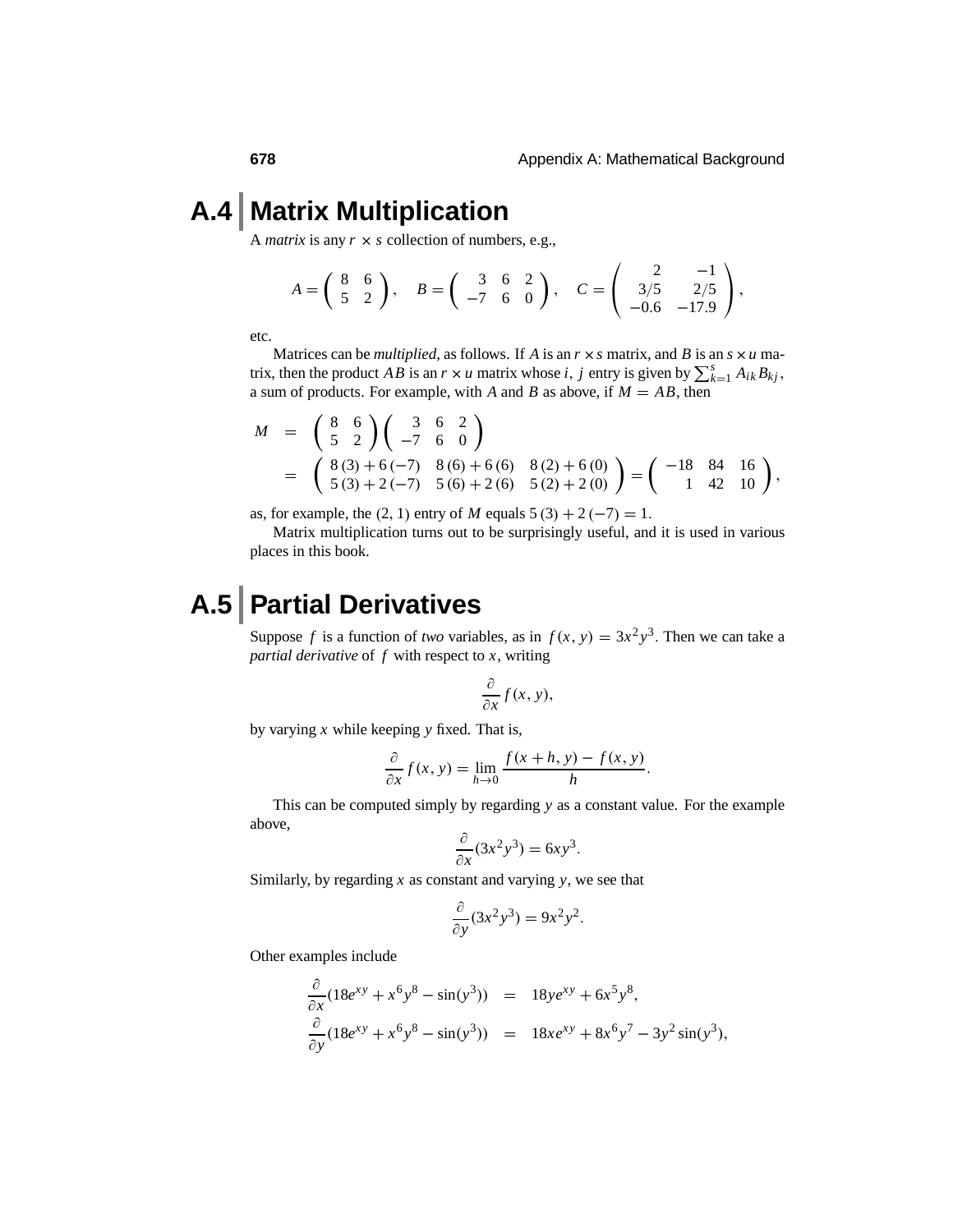etc.

If *f* is a function of three or more variables, then partial derivatives may similarly be taken. Thus,

$$
\frac{\partial}{\partial x}(x^2y^4z^6) = 2xy^4z^6, \quad \frac{\partial}{\partial y}(x^2y^4z^6) = 4x^2y^3z^6, \quad \frac{\partial}{\partial z}(x^2y^4z^6) = 6x^2y^4z^5,
$$

etc.

#### **A.6 Multivariable Integrals**

If *f* is a function of two or more variables, we can still compute integrals of *f* . However, instead of taking integrals over an interval [*a*, *b*], we must take integrals over higher-dimensional *regions*.

For example, let  $f(x, y) = x^2y^3$ , and let *R* be the rectangular region given by  $R = \{0 \le x \le 1, 5 \le y \le 7\} = [0, 1] \times [5, 7]$ . What is

$$
\int_R \int f(x, y) \, dx \, dy,
$$

the integral of  $f$  over the region  $R$ ? In geometrical terms, it is the volume under the graph of *f* (and this is a surface) over the region *R*. But how do we compute this?

Well, if *y* is constant, we know that

$$
\int_0^1 f(x, y) dx = \int_0^1 x^2 y^3 dx = \frac{1}{3} y^3.
$$
 (A.6.1)

This corresponds to adding up the values of *f* along one "strip" of the region *R*, where *y* is constant. In Figure A.6.1, we show the region on integration  $R = [0, 1] \times [5, 7]$ . The value of (A.6.1), when  $y = 6.2$ , is  $(6.2)^3 / 3 = 79.443$ ; this is the area under the curve  $x^2$  (6.2)<sup>3</sup> over the line [0, 1]  $\times$  {6.2}.



Figure A.6.1: Plot of the region of integration (shaded)  $R = [0, 1] \times [5, 7]$  together with the line at  $y = 6.2$ .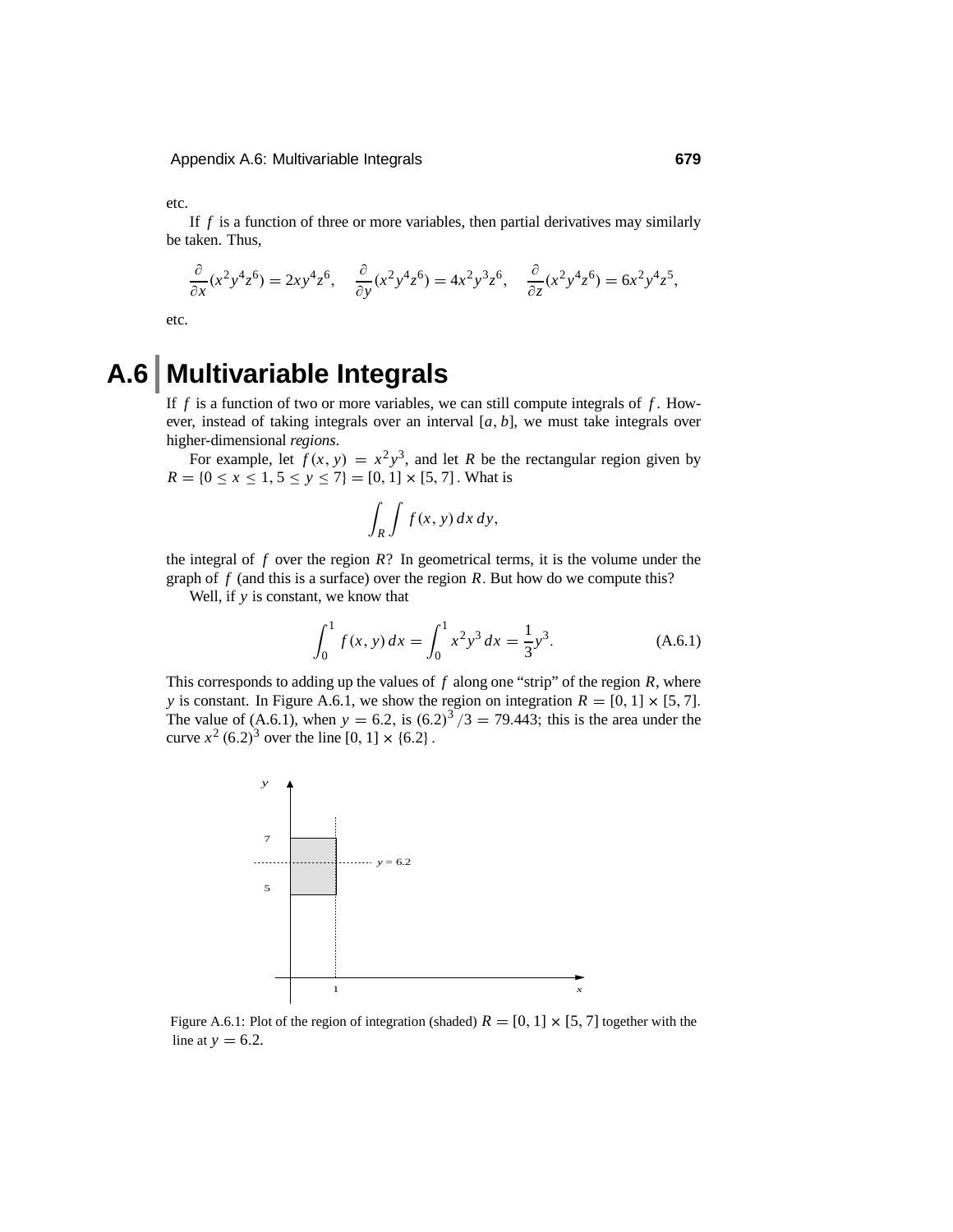If we then add up the values of the areas over these strips along all different possible *y* values, then we obtain the overall integral or volume, as follows:

$$
\int_{R} \int f(x, y) dx dy = \int_{5}^{7} \left( \int_{0}^{1} f(x, y) dx \right) dy = \int_{5}^{7} \left( \int_{0}^{1} x^{2} y^{3} dx \right) dy
$$

$$
= \int_{5}^{7} \left( \frac{1}{3} y^{3} \right) dy = \frac{1}{3} \frac{1}{4} (7^{4} - 5^{4}) = 148.
$$

So the volume under the the graph of *f* and over the region *R* is given by 148.

Note that we can also compute this integral by integrating first *y* and then *x*, and we get the same answer:

$$
\int_{R} \int f(x, y) dx dy = \int_{0}^{1} \left( \int_{5}^{7} f(x, y) dy \right) dx = \int_{0}^{1} \left( \int_{5}^{7} x^{2} y^{3} dy \right) dx
$$

$$
= \int_{0}^{1} \left( \frac{1}{4} x^{2} (7^{4} - 5^{4}) \right) dx = \frac{1}{3} \frac{1}{4} (7^{4} - 5^{4}) = 148.
$$

#### **Nonrectangular Regions**

If the region  $R$  is not a rectangle, then the computation is more complicated. The idea is that, for each value of *x*, we integrate *y* over only those values for which the point  $(x, y)$  is inside  $\overline{R}$ .

For example, suppose that *R* is the triangle given by  $R = \{(x, y) : 0 \le 2y \le 1\}$  $x \le 6$ . In Figure A.6.2, we have plotted this region together with the slices at  $x = 3$ and  $y = 3/2$ . We use the *x*-slices to determine the limits on *y* for fixed *x* when we integrate out *y* first; we use the *y*-slices to determine the limits on *x* for fixed *y* when we integrate out *x* first.



Figure A.6.2: The integration region (shaded)  $R = \{(x, y) : 0 \le 2y \le x \le 6\}$  together with the slices at  $x = 3$  and  $y = 3/2$ .